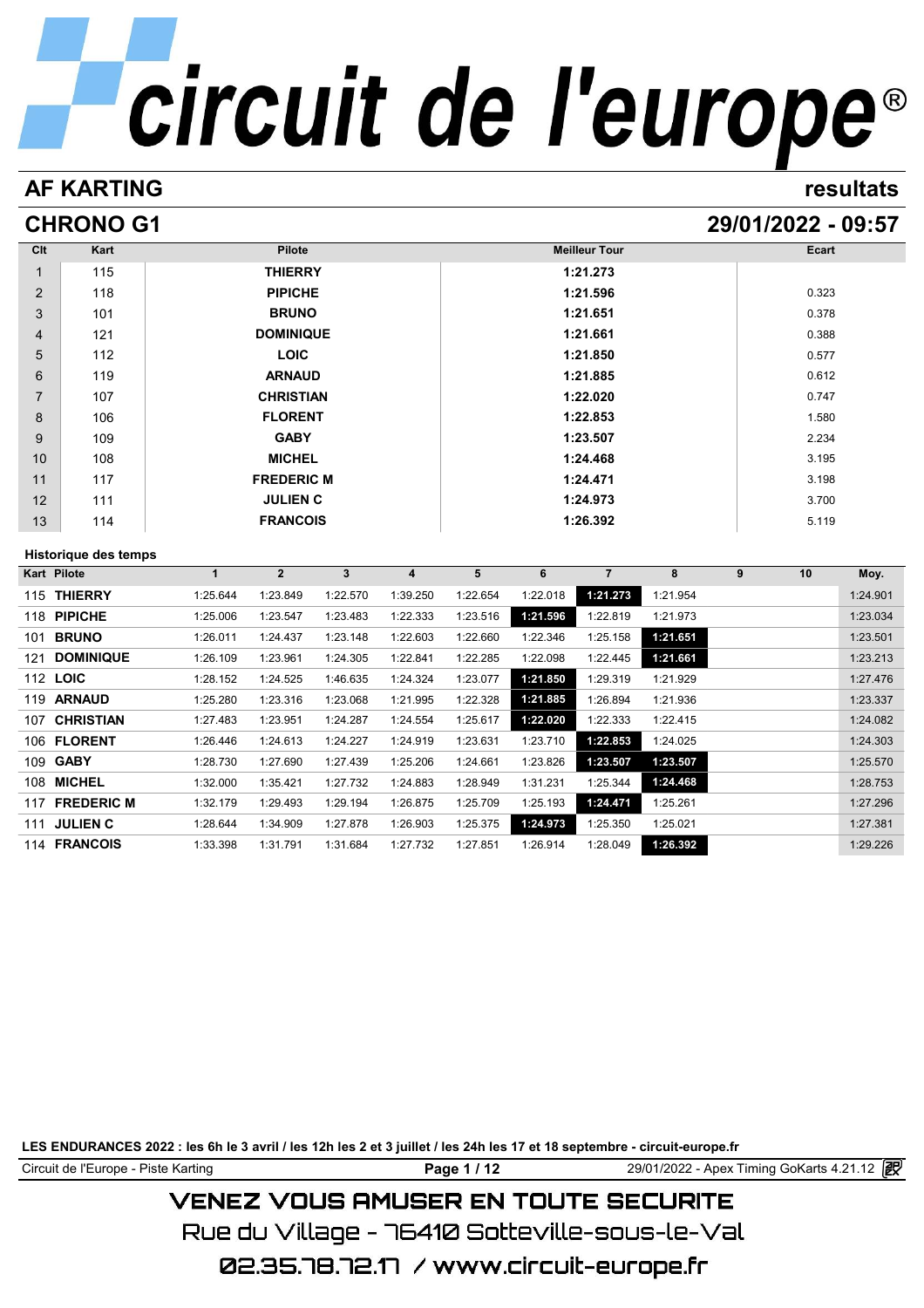# **AF KARTING resultats**

# **CHRONOS G2 29/01/2022 - 10:14**

| Clt            | Kart                        |              | Pilote              |                         |                         |          |          | <b>Meilleur Tour</b> |          |          | Ecart |          |
|----------------|-----------------------------|--------------|---------------------|-------------------------|-------------------------|----------|----------|----------------------|----------|----------|-------|----------|
| $\mathbf{1}$   | 111                         |              | <b>AXEL</b>         |                         |                         |          |          | 1:18.758             |          |          |       |          |
| $\overline{2}$ | 106                         |              | <b>LUDO</b>         |                         |                         |          |          | 1:19.783             |          |          | 1.025 |          |
| 3              | 121                         |              | <b>EMMANUEL</b>     |                         |                         |          |          | 1:20.358             |          |          | 1.600 |          |
| 4              | 114                         |              | <b>CHRISTOPHE G</b> |                         |                         |          |          | 1:20.723             |          |          | 1.965 |          |
| 5              | 101                         |              | <b>OLIVIER</b>      |                         |                         |          |          | 1:20.750             |          |          | 1.992 |          |
| 6              | 118                         |              | <b>NASSER</b>       |                         |                         |          |          | 1:20.951             |          |          | 2.193 |          |
| $\overline{7}$ | 112                         |              | <b>RAPHAEL</b>      |                         |                         |          |          | 1:21.094             |          |          | 2.336 |          |
| 8              | 116                         |              | <b>TOM M</b>        |                         |                         |          |          | 1:21.312             |          |          | 2.554 |          |
| 9              | 119                         |              | <b>EVAN</b>         |                         |                         |          |          | 1:21.417             |          |          | 2.659 |          |
| 10             | 108                         |              | <b>JOSS</b>         |                         |                         |          |          | 1:21.452             |          |          | 2.694 |          |
| 11             | 117                         |              | <b>LAURIC</b>       |                         |                         |          |          | 1:21.465             |          |          | 2.707 |          |
| 12             | 109                         |              | <b>NICOLAS R</b>    |                         |                         |          |          | 1:22.399             |          |          | 3.641 |          |
| 13             | 115                         |              | <b>ALEXANDRE</b>    |                         |                         |          |          | 1:24.243             |          |          | 5.485 |          |
|                |                             |              |                     |                         |                         |          |          |                      |          |          |       |          |
| Kart Pilote    | <b>Historique des temps</b> | $\mathbf{1}$ | $\overline{2}$      | $\overline{\mathbf{3}}$ | $\overline{\mathbf{4}}$ | 5        | 6        | $\overline{7}$       | 8        | 9        | 10    | Moy.     |
|                | 111 AXEL                    | 1:21.843     | 1:21.252            | 1:19.865                | 1:18.758                | 1:19.690 | 1:18.961 | 1:18.951             | 1:20.236 | 1:18.817 |       | 1:19.819 |
|                | 106 LUDO                    | 1:26.965     | 1:24.210            | 1:22.994                | 1:20.946                | 1:21.092 | 1:20.404 | 1:21.104             | 1:19.783 | 1:20.049 |       | 1:21.949 |
| 121            | <b>EMMANUEL</b>             | 1:23.230     | 1:23.877            | 1:21.893                | 1:21.457                | 1:21.298 | 1:21.115 | 1:21.027             | 1:20.978 | 1:20.358 |       | 1:21.692 |
|                | 114 CHRISTOPHE G            | 1:23.524     | 1:22.623            | 1:22.291                | 1:20.723                | 1:21.562 | 1:22.294 | 1:21.934             | 1:21.358 | 1:20.910 |       | 1:21.913 |
|                | 101 OLIVIER                 | 1:22.468     | 1:22.077            | 1:21.532                | 1:21.530                | 1:20.837 | 1:20.750 | 1:21.841             | 1:21.198 | 1:21.079 |       | 1:21.479 |
|                | 118 NASSER                  | 1:23.523     | 1:22.131            | 1:21.664                | 1:21.775                | 1:21.223 | 1:22.365 | 1:21.892             | 1:21.077 | 1:20.951 |       | 1:21.844 |
|                | 112 RAPHAEL                 | 1:24.816     | 1:23.235            | 1:22.603                | 1:21.849                | 1:21.094 | 1:21.171 | 1:21.439             | 1:21.161 | 1:21.121 |       | 1:22.054 |
|                | 116 TOM M                   | 1:23.494     | 1:24.706            | 1:21.312                | 1:21.518                | 1:21.751 | 2:43.269 | 1:25.005             | 1:23.410 |          |       | 1:33.058 |
|                | 119 EVAN                    | 1:34.304     | 1:22.773            | 1:23.272                | 1:22.116                | 1:22.849 | 1:24.033 | 1:23.241             | 1:21.417 |          |       | 1:24.250 |
|                | 108 JOSS                    | 2:08.598     | 1:25.342            | 1:23.576                | 1:22.929                | 1:22.562 | 1:22.393 | 1:22.227             | 1:21.452 |          |       | 1:28.634 |
|                | 117 LAURIC                  | 1:23.125     | 1:26.971            | 1:27.769                | 1:22.411                | 1:21.465 | 1:22.853 | 1:21.822             | 1:22.021 |          |       | 1:23.554 |
|                | 109 NICOLAS R               | 1:26.574     | 1:23.203            | 1:31.492                | 1:22.524                | 1:22.399 | 1:23.089 | 1:25.043             | 1:24.130 |          |       | 1:24.806 |
|                | 115 ALEXANDRE               | 1:26.718     | 1:36.634            | 1:26.177                | 1:26.095                | 1:24.243 | 1:25.308 | 1:24.447             | 1:24.680 |          |       | 1:26.787 |

**LES ENDURANCES 2022 : les 6h le 3 avril / les 12h les 2 et 3 juillet / les 24h les 17 et 18 septembre - circuit-europe.fr**

Circuit de l'Europe - Piste Karting **Page 2 / 12 Page 2 / 12** 29/01/2022 - Apex Timing GoKarts 4.21.12

# **VENEZ VOUS AMUSER EN TOUTE SECURITE**

Rue du Village – 76410 Sotteville-sous-le-Val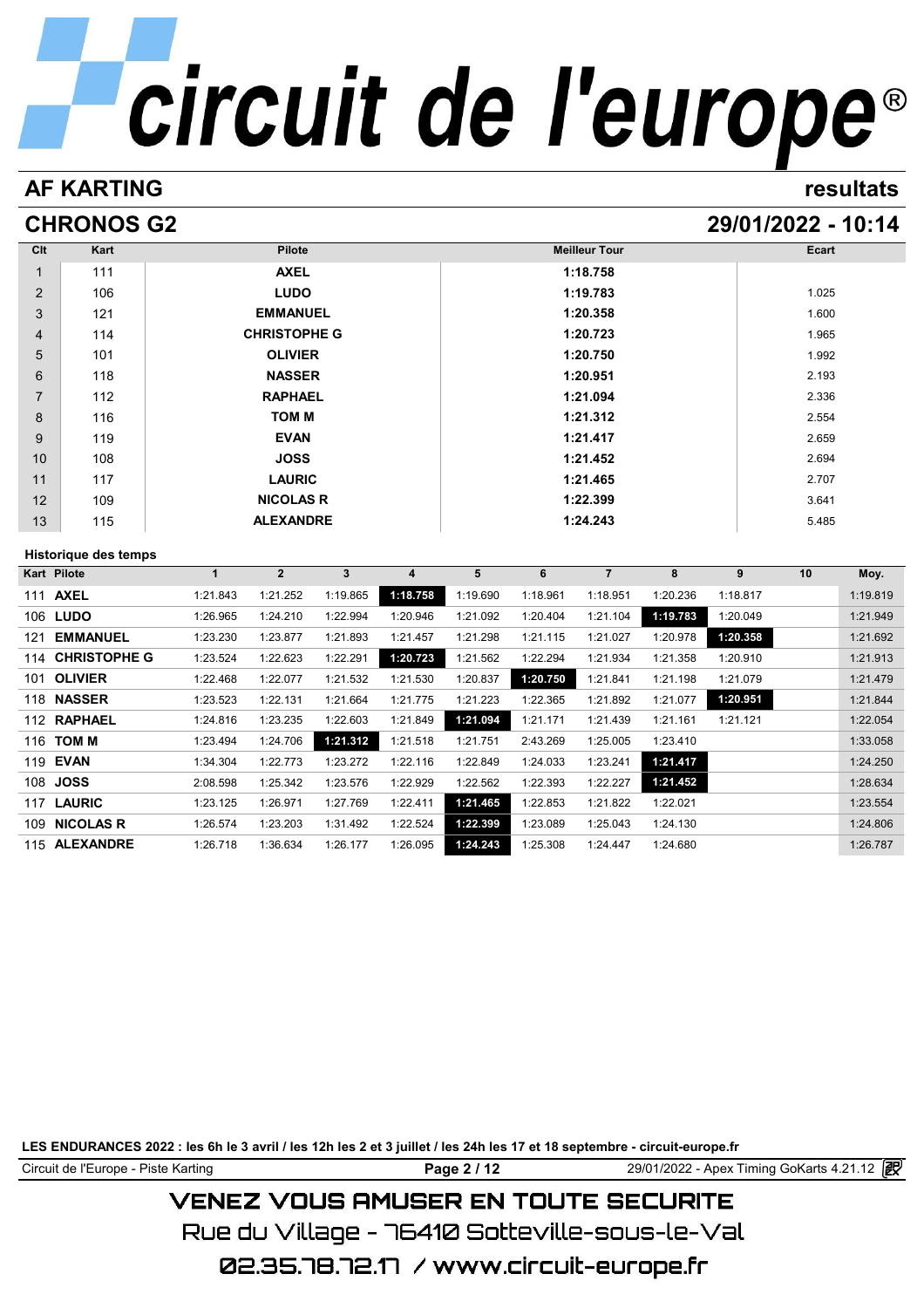# **AF KARTING resultats**

# **CHRONOS G3 29/01/2022 - 10:30**

| Clt            | Kart                        | Pilote              | <b>Meilleur Tour</b> | Ecart |
|----------------|-----------------------------|---------------------|----------------------|-------|
| $\mathbf{1}$   | 111                         | <b>LUCHO</b>        | 1:20.105             |       |
| 2              | 112                         | <b>ROMAIN</b>       | 1:20.591             | 0.486 |
| 3              | 121                         | <b>GREGRHM</b>      | 1:20.723             | 0.618 |
| 4              | 116                         | <b>CYRILLE</b>      | 1:20.823             | 0.718 |
| 5              | 101                         | <b>JEAN MICHEL</b>  | 1:21.232             | 1.127 |
| 6              | 115                         | <b>JAMES</b>        | 1:21.384             | 1.279 |
| $\overline{7}$ | 118                         | <b>PHILIPPE</b>     | 1:21.556             | 1.451 |
| 8              | 114                         | <b>NICOLAS D</b>    | 1:22.167             | 2.062 |
| 9              | 106                         | <b>CHARLY</b>       | 1:22.535             | 2.430 |
| 10             | 119                         | <b>JULIEN B</b>     | 1:23.295             | 3.190 |
| 11             | 117                         | <b>GAETAN</b>       | 1:23.447             | 3.342 |
| 12             | 108                         | <b>CHRISTOPHE O</b> | 1:24.246             | 4.141 |
| 13             | 109                         | <b>FREDERIC F</b>   | 1:25.271             | 5.166 |
|                | <b>Historique des temps</b> |                     |                      |       |

| Historique des temps       |          |              |          |          |          |          |                |          |   |    |          |
|----------------------------|----------|--------------|----------|----------|----------|----------|----------------|----------|---|----|----------|
| Kart Pilote                |          | $\mathbf{2}$ | 3        | 4        | 5        | 6        | $\overline{7}$ | 8        | 9 | 10 | Moy.     |
| <b>LUCHO</b><br>111        | 1:22.715 | 1:21.047     | 1:20.359 | 1:20.988 | 1:20.920 | 1:20.105 | 1:20.171       | 1:20.502 |   |    | 1:20.850 |
| <b>ROMAIN</b><br>112       | 1:21.732 | 1:22.552     | 1:22.535 | 1:23.760 | 1:21.692 | 1:23.506 | 1:20.591       |          |   |    | 1:22.338 |
| <b>GREGRHM</b><br>121      | 1:21.574 | 1:23.525     | 1:21.576 | 1:21.559 | 1:21.389 | 1:20.723 | 1:21.116       |          |   |    | 1:21.637 |
| 116 CYRILLE                | 1:26.401 | 1:23.600     | 1:23.008 | 1:23.398 | 1:23.086 | 1:22.207 | 1:20.823       |          |   |    | 1:23.217 |
| <b>JEAN MICHEL</b><br>101  | 1:23.285 | 1:27.827     | 1:27.193 | 1:26.992 | 1:22.206 | 1:29.107 | 1:21.232       |          |   |    | 1:25.406 |
| 115 JAMES                  | 1:27.094 | 1:23.435     | 1:22.009 | 1:21.384 | 1:22.071 | 1:28.410 | 1:21.746       |          |   |    | 1:23.735 |
| <b>PHILIPPE</b><br>118     | 1:23.243 | 1:29.188     | 1:22.864 | 1:23.046 | 1:21.741 | 1:21.663 | 1:21.556       |          |   |    | 1:23.328 |
| 114 NICOLAS D              | 1:24.459 | 1:26.738     | 1:22.588 | 1:23.552 | 1:24.267 | 1:23.838 | 1:22.167       |          |   |    | 1:23.944 |
| 106 CHARLY                 | 1:26.894 | 1:23.920     | 1:23.974 | 1:24.379 | 1:23.920 | 1:22.535 | 1:23.277       |          |   |    | 1:24.128 |
| <b>JULIEN B</b><br>119     | 1:26.349 | 1:29.205     | 1:24.569 | 1:25.340 | 1:25.693 | 1:23.295 | 1:24.703       |          |   |    | 1:25.593 |
| <b>GAETAN</b><br>117       | 1:30.115 | 1:26.968     | 1:27.487 | 1:23.447 | 1:33.618 | 1:23.586 | 1:23.616       |          |   |    | 1:26.976 |
| <b>CHRISTOPHE O</b><br>108 | 1:26.282 | 1:24.361     | 1:25.217 | 1:26.587 | 1:28.397 | 1:25.516 | 1:24.246       |          |   |    | 1:25.800 |
| <b>FREDERIC F</b><br>109   | 1:26.940 | 1:27.808     | 1:27.160 | 1:26.258 | 1:28.736 | 1:25.710 | 1:25.271       |          |   |    | 1:26.840 |

**LES ENDURANCES 2022 : les 6h le 3 avril / les 12h les 2 et 3 juillet / les 24h les 17 et 18 septembre - circuit-europe.fr**

Circuit de l'Europe - Piste Karting **Page 3 / 12 Page 3 / 12** 29/01/2022 - Apex Timing GoKarts 4.21.12

# **VENEZ VOUS AMUSER EN TOUTE SECURITE**

Rue du Village – 76410 Sotteville-sous-le-Val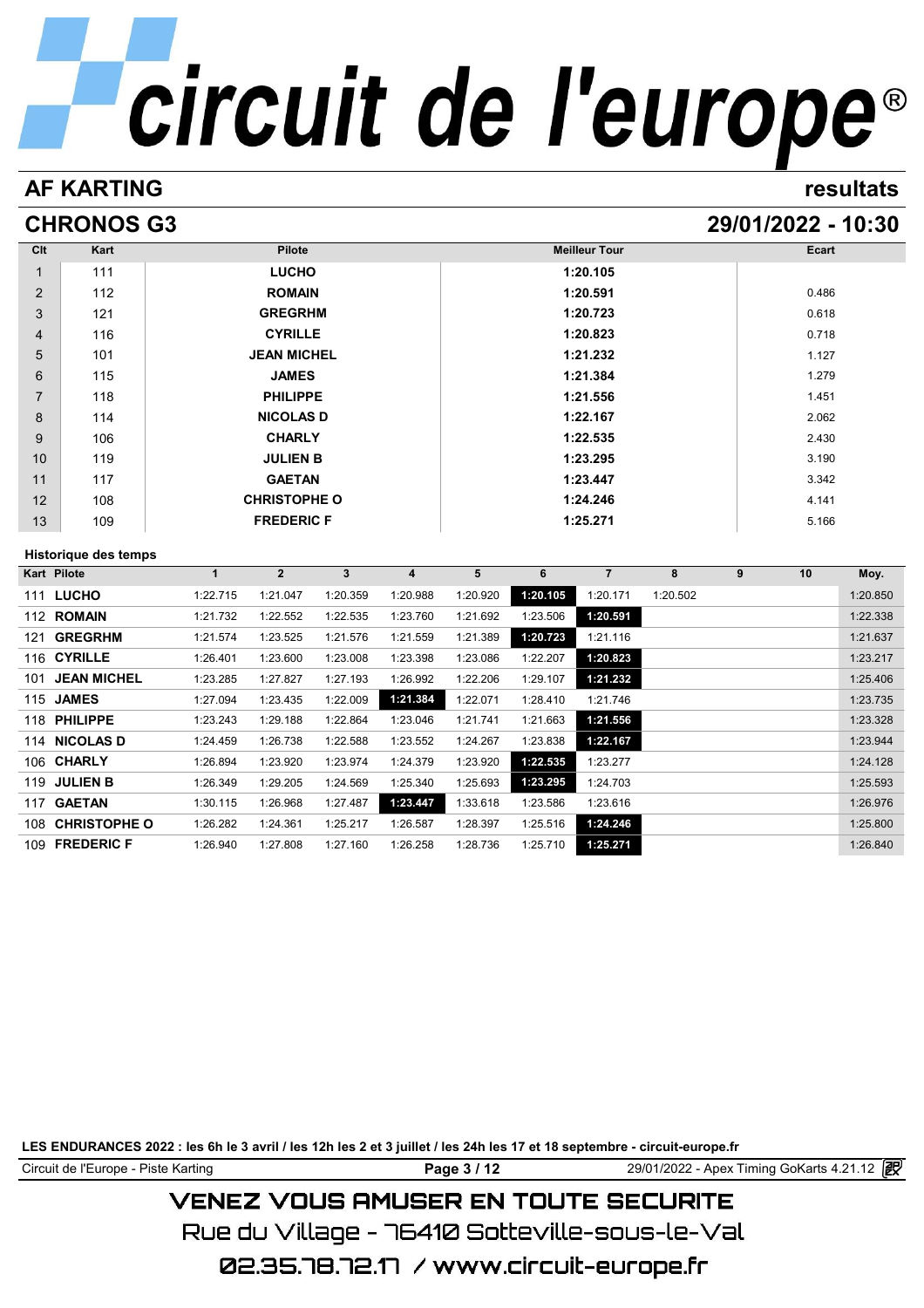# **AF KARTING resultats**

# **MANCHE 1 G1 29/01/2022 - 11:05**

| Clt             | Kart | Pilote              | <b>Tours</b> | Ecart    | Interv. | <b>Meilleur Tour</b> | <b>Points</b> |
|-----------------|------|---------------------|--------------|----------|---------|----------------------|---------------|
| $\mathbf{1}$    | 106  | <b>AXEL</b>         | 10           |          |         | 1:18.823             | 25            |
| $\overline{2}$  | 101  | <b>LUCHO</b>        | 10           | 9.531    | 9.531   | 1:19.821             | 22            |
| $\mathbf{3}$    | 118  | <b>LUDO</b>         | 10           | 18.579   | 9.048   | 1:19.598             | 20            |
| $\overline{4}$  | 114  | <b>THIERRY</b>      | 10           | 20.129   | 1.550   | 1:19.977             | 19            |
| $5\overline{)}$ | 119  | <b>GREGRHM</b>      | 10           | 24.456   | 4.327   | 1:20.695             | 18            |
| 6               | 116  | <b>EMMANUEL</b>     | 10           | 25.579   | 1.123   | 1:19.542             | 17            |
| $\overline{7}$  | 111  | <b>ROMAIN</b>       | 10           | 32.154   | 6.575   | 1:20.348             | 16            |
| 8               | 121  | <b>CHRISTOPHE G</b> | 10           | 34.707   | 2.553   | 1:21.325             | 15            |
| 9               | 115  | <b>CYRILLE</b>      | 10           | 40.009   | 5.302   | 1:21.856             | 14            |
| 10              | 108  | <b>OLIVIER</b>      | 10           | 41.133   | 1.124   | 1:20.815             | 13            |
| 11              | 117  | <b>DOMINIQUE</b>    | 10           | 43.619   | 2.486   | 1:21.191             | 12            |
| 12              | 112  | <b>PIPICHE</b>      | 10           | 45.399   | 1.780   | 1:21.068             | 11            |
| 13              | 109  | <b>BRUNO</b>        | 10           | 1:07.437 | 22.038  | 1:23.079             | 10            |

# **Historique des temps**

| Historique des temps       |          |                |          |          |          |          |          |          |          |          |          |
|----------------------------|----------|----------------|----------|----------|----------|----------|----------|----------|----------|----------|----------|
| Kart Pilote                |          | $\overline{2}$ | 3        | 4        | 5        | 6        | 7        | 8        | 9        | 10       | Moy.     |
| 106 AXEL                   | 1:20.482 | 1:19.589       | 1:19.701 | 1:19.879 | 1:19.230 | 1:18.823 | 1:19.049 | 1:19.007 | 1:20.191 | 1:18.954 | 1:19.490 |
| <b>LUCHO</b><br>101        | 1:21.458 | 1:20.321       | 1:20.516 | 1:20.423 | 1:19.966 | 1:20.236 | 1:19.821 | 1:20.983 | 1:20.379 | 1:20.178 | 1:20.428 |
| 118 <b>LUDO</b>            | 1:26.472 | 1:21.049       | 1:22.587 | 1:21.333 | 1:20.463 | 1:20.727 | 1:20.506 | 1:20.048 | 1:20.311 | 1:19.598 | 1:21.309 |
| <b>THIERRY</b><br>114      | 1:24.835 | 1:21.888       | 1:21.383 | 1:21.080 | 1:21.896 | 1:21.319 | 1:21.347 | 1:20.705 | 1:19.977 | 1:20.383 | 1:21.481 |
| <b>GREGRHM</b><br>119      | 1:25.383 | 1:21.870       | 1:22.289 | 1:22.693 | 1:21.728 | 1:21.068 | 1:20.695 | 1:21.091 | 1:20.973 | 1:20.953 | 1:21.874 |
| <b>EMMANUEL</b><br>116     | 1:30.074 | 1:23.752       | 1:22.559 | 1:20.727 | 1:20.095 | 1:21.433 | 1:20.734 | 1:20.377 | 1:20.591 | 1:19.542 | 1:21.988 |
| <b>ROMAIN</b><br>111       | 1:36.174 | 1:20.626       | 1:20.730 | 1:21.085 | 1:21.162 | 1:21.195 | 1:23.171 | 1:21.585 | 1:20.581 | 1:20.348 | 1:22.665 |
| <b>CHRISTOPHE G</b><br>121 | 1:28.209 | 1:22.346       | 1:22.051 | 1:21.938 | 1:22.043 | 1:23.453 | 1:23.345 | 1:22.759 | 1:21.400 | 1:21.325 | 1:22.886 |
| <b>CYRILLE</b><br>115      | 1:24.918 | 1:23.713       | 1:23.016 | 1:22.343 | 1:21.866 | 1:23.697 | 1:23.043 | 1:22.437 | 1:21.856 | 1:27.174 | 1:23.406 |
| <b>OLIVIER</b><br>108      | 1:37.342 | 1:23.428       | 1:21.700 | 1:24.328 | 1:21.737 | 1:20.815 | 1:21.467 | 1:21.041 | 1:21.359 | 1:21.838 | 1:23.505 |
| <b>DOMINIQUE</b><br>117    | 1:29.462 | 1:24.198       | 1:21.613 | 1:22.250 | 1:21.260 | 1:21.316 | 1:22.910 | 1:23.749 | 1:21.191 | 1:29.577 | 1:23.752 |
| <b>PIPICHE</b><br>112      | 1:29.662 | 1:36.002       | 1:22.355 | 1:21.610 | 1:22.624 | 1:21.802 | 1:21.720 | 1:21.720 | 1:21.245 | 1:21.068 | 1:23.980 |
| <b>BRUNO</b><br>109        | 1:34.794 | 1:26.210       | 1:23.760 | 1:31.798 | 1:23.834 | 1:23.510 | 1:25.196 | 1:24.764 | 1:23.079 | 1:24.662 | 1:26.160 |

**LES ENDURANCES 2022 : les 6h le 3 avril / les 12h les 2 et 3 juillet / les 24h les 17 et 18 septembre - circuit-europe.fr**

Circuit de l'Europe - Piste Karting **Page 4 / 12 Page 4 / 12** 29/01/2022 - Apex Timing GoKarts 4.21.12

# **VENEZ VOUS AMUSER EN TOUTE SECURITE**

Rue du Village – 76410 Sotteville-sous-le-Val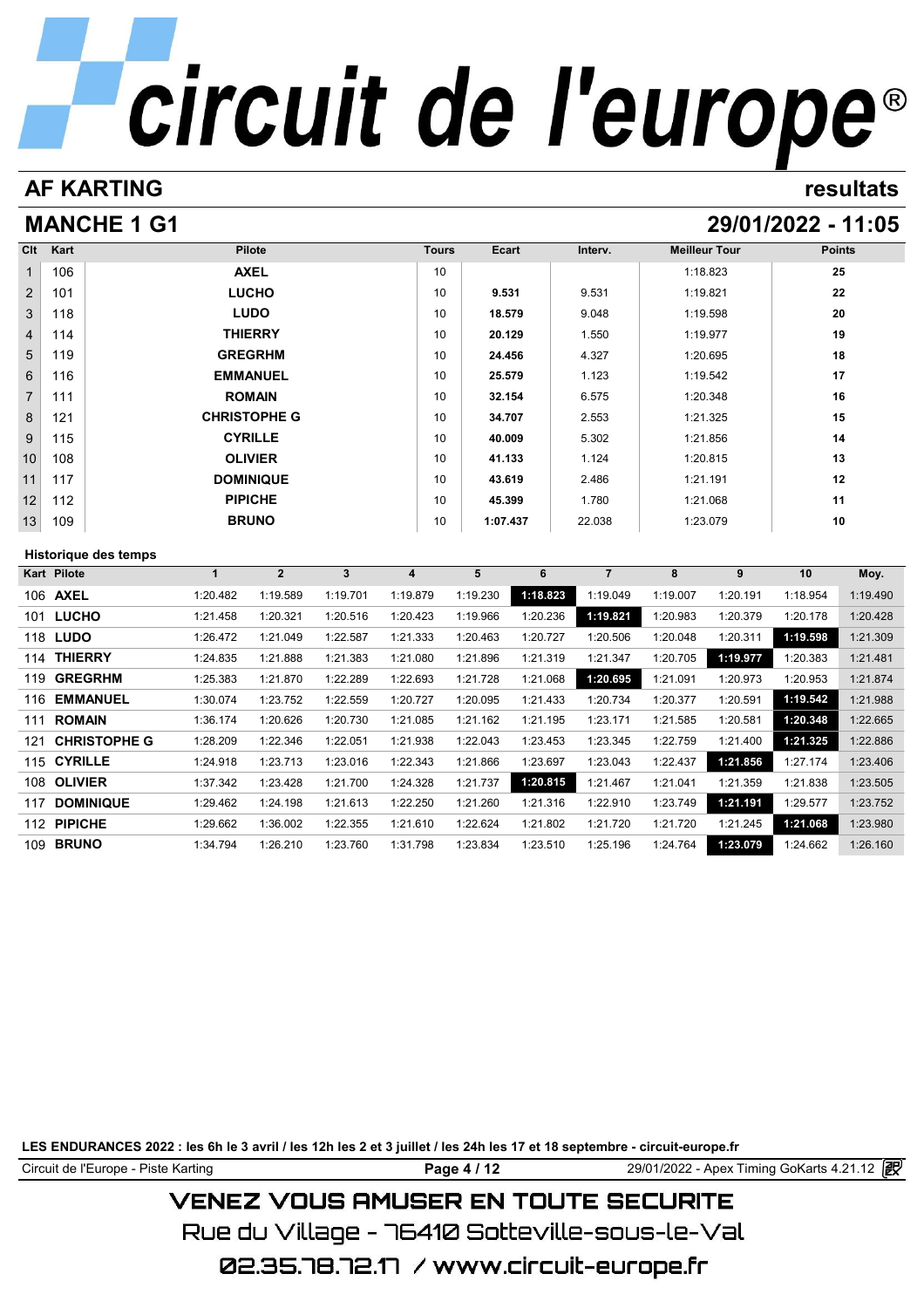# **AF KARTING Circuit de l'europe<sup>®</sup>**

# **MANCHE 1 G2 29/01/2022 - 11:24**

| Clt            | Kart            |                             |              | Pilote             |              |                         | <b>Tours</b> | Ecart    | Interv.        | <b>Meilleur Tour</b> |          | <b>Points</b> |          |
|----------------|-----------------|-----------------------------|--------------|--------------------|--------------|-------------------------|--------------|----------|----------------|----------------------|----------|---------------|----------|
| 1              | 101             |                             |              | <b>ARNAUD</b>      |              |                         | 10           |          |                | 1:20.128             |          | 25            |          |
| $\overline{2}$ | 118             |                             |              | <b>JAMES</b>       |              |                         | 10           | 5.260    | 5.260          |                      | 1:20.267 |               | 22       |
| 3              | 121             |                             |              | <b>RAPHAEL</b>     |              |                         | 10           | 6.140    | 0.880          |                      | 1:20.415 | 20            |          |
| $\overline{4}$ | 116             |                             |              | <b>NASSER</b>      |              |                         | 10           | 10.163   | 4.023          | 1:19.827             |          | 19            |          |
| 5              | 106             |                             |              | <b>PHILIPPE</b>    |              |                         | 10           | 16.216   | 6.053          | 1:21.310             |          | 18            |          |
| 6              | 115             |                             |              | <b>JEAN MICHEL</b> |              |                         | 10           | 16.675   | 0.459          | 1:21.375             |          | 17            |          |
| $\overline{7}$ | 117             |                             |              | <b>EVAN</b>        |              |                         | 10           | 16.712   | 0.037          | 1:20.343             |          | 16            |          |
| 8              | 114             |                             |              | <b>LOIC</b>        |              |                         | 10           | 17.920   | 1.208          | 1:20.785             |          | 15            |          |
| 9              | 119             |                             |              | TOM M              |              |                         | 10           | 18.541   | 0.621          | 1:21.113             |          |               | 14       |
| 10             | 112             |                             |              | <b>CHRISTIAN</b>   |              |                         | 10           | 22.596   | 4.055          | 1:21.713             |          | 13            |          |
| 11             | 108             |                             |              | <b>NICOLAS D</b>   |              |                         | 10           | 30.734   | 8.138          | 1:21.967             |          |               | 12       |
| 12             | 111             |                             |              | <b>CHARLY</b>      |              |                         | 10           | 32.281   | 1.547          | 1:21.875             |          | 11            |          |
| 13             | 109             |                             |              | <b>FLORENT</b>     |              |                         | 10           | 34.425   | 2.144          |                      | 1:22.197 | 10            |          |
|                |                 | <b>Historique des temps</b> |              |                    |              |                         |              |          |                |                      |          |               |          |
|                | Kart Pilote     |                             | $\mathbf{1}$ | $\mathbf{2}$       | $\mathbf{3}$ | $\overline{\mathbf{4}}$ | 5            | 6        | $\overline{7}$ | 8                    | 9        | 10            | Moy.     |
| 101            | <b>ARNAUD</b>   |                             | 1:22.944     | 1:20.939           | 1:21.118     | 1:20.885                | 1:21.223     | 1:20.138 | 1:20.806       | 1:20.729             | 1:20.128 | 1:20.884      | 1:20.979 |
|                | 118 JAMES       |                             | 1:24.280     | 1:22.170           | 1:21.580     | 1:20.803                | 1:21.032     | 1:21.640 | 1:21.229       | 1:21.492             | 1:20.717 | 1:20.267      | 1:21.521 |
| 121            |                 | <b>RAPHAEL</b>              | 1:24.764     | 1:22.099           | 1:21.640     | 1:21.273                | 1:21.205     | 1:21.227 | 1:21.215       | 1:21.329             | 1:20.777 | 1:20.415      | 1:21.594 |
|                | 116 NASSER      |                             | 1:30.877     | 1:22.231           | 1:20.737     | 1:20.872                | 1:21.361     | 1:22.355 | 1:21.197       | 1:19.827             | 1:19.855 | 1:20.781      | 1:22.009 |
|                | 106 PHILIPPE    |                             | 1:25.627     | 1:22.273           | 1:22.835     | 1:22.503                | 1:22.462     | 1:22.263 | 1:21.785       | 1:21.310             | 1:22.359 | 1:22.486      | 1:22.590 |
| 115            |                 | <b>JEAN MICHEL</b>          |              |                    |              |                         |              |          |                | 1:22.127             |          | 1:21.375      | 1:22.674 |
|                |                 |                             | 1:27.466     | 1:22.473           | 1:22.883     | 1:23.255                | 1:21.730     | 1:22.272 | 1:21.683       |                      | 1:21.477 |               |          |
|                | <b>117 EVAN</b> |                             | 1:29.547     | 1:22.007           | 1:21.993     | 1:22.312                | 1:23.312     | 1:21.612 | 1:21.019       | 1:22.444             | 1:21.604 | 1:20.343      | 1:22.619 |
|                | 114 LOIC        |                             | 1:28.620     | 1:21.788           | 1:21.648     | 1:21.468                | 1:26.782     | 1:21.633 | 1:22.736       | 1:21.072             | 1:20.785 | 1:21.438      | 1:22.797 |
| 119            | <b>TOM M</b>    |                             | 1:29.186     | 1:22.900           | 1:22.129     | 1:22.187                | 1:21.927     | 1:22.001 | 1:21.113       | 1:22.461             | 1:21.119 | 1:22.978      | 1:22.800 |
| 112            |                 | <b>CHRISTIAN</b>            | 1:28.577     | 1:25.404           | 1:21.826     | 1:21.771                | 1:21.975     | 1:21.713 | 1:22.663       | 1:22.901             | 1:22.917 | 1:22.548      | 1:23.229 |
|                |                 | 108 NICOLAS D               | 1:32.539     | 1:23.142           | 1:23.698     | 1:22.200                | 1:22.220     | 1:22.744 | 1:23.168       | 1:26.007             | 1:22.625 | 1:21.967      | 1:24.031 |

**FLORENT** 1:30.005 1:24.886 1:22.863 1:22.554 **1:22.197** 1:23.065 1:28.334 1:23.292 1:22.805 1:23.537 1:24.353

**LES ENDURANCES 2022 : les 6h le 3 avril / les 12h les 2 et 3 juillet / les 24h les 17 et 18 septembre - circuit-europe.fr**

Circuit de l'Europe - Piste Karting **Page 5 / 12 Page 5 / 12** 29/01/2022 - Apex Timing GoKarts 4.21.12

# **VENEZ VOUS AMUSER EN TOUTE SECURITE**

Rue du Village – 76410 Sotteville-sous-le-Val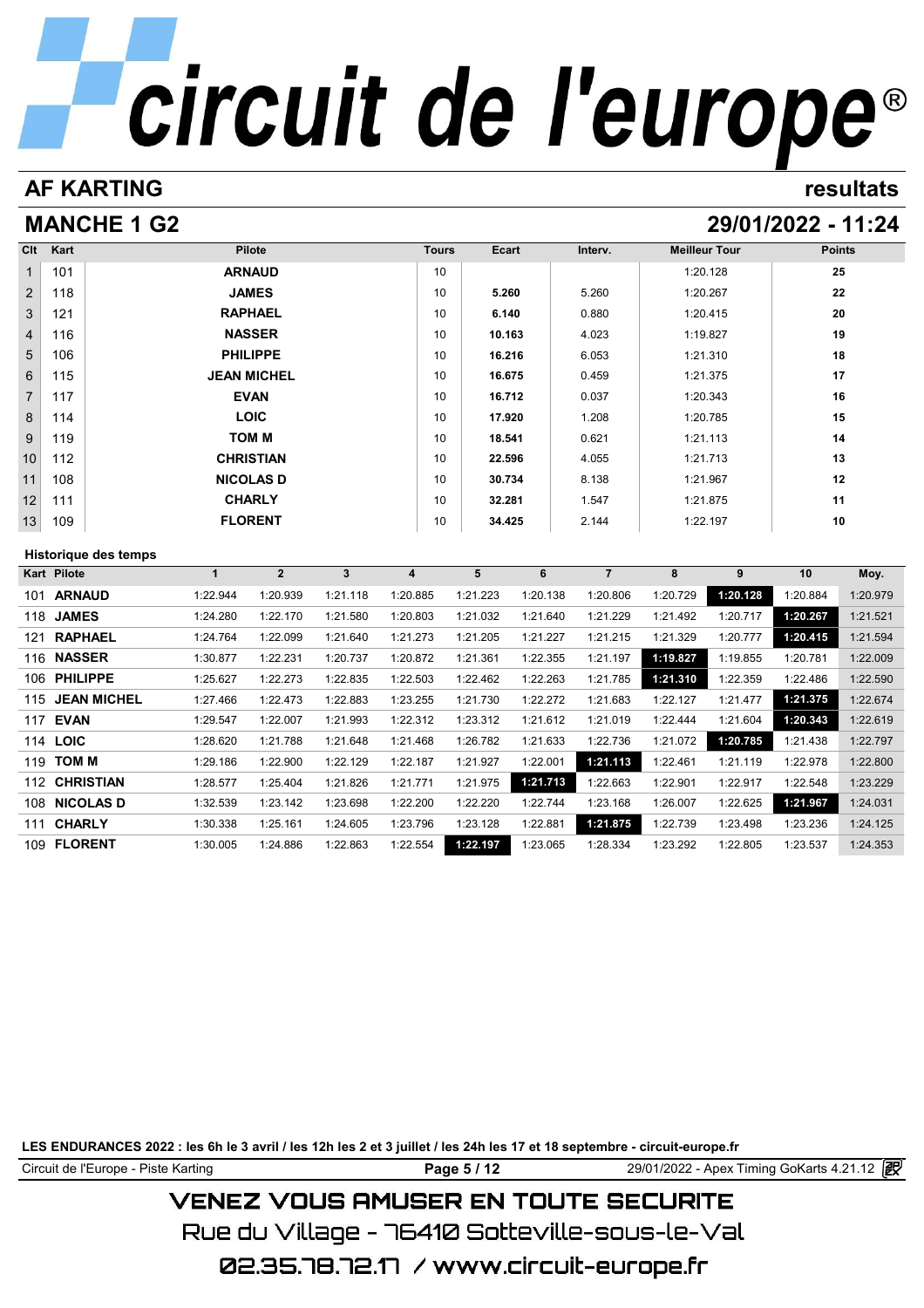# **AF KARTING resultats**

# **MANCHE 1 G3 29/01/2022 - 11:44**

| Clt            | Kart            |                      |              | Pilote              |                         |                         | <b>Tours</b> | <b>Ecart</b> |          | Interv.        | <b>Meilleur Tour</b> |          | <b>Points</b> |          |
|----------------|-----------------|----------------------|--------------|---------------------|-------------------------|-------------------------|--------------|--------------|----------|----------------|----------------------|----------|---------------|----------|
| 1              | 106             |                      |              | <b>NICOLAS R</b>    |                         |                         | 10           |              |          |                | 1:19.615             |          |               | 25       |
| $\overline{2}$ | 114             |                      |              | <b>JOSS</b>         |                         |                         | 10           | 4.092        |          | 4.092          | 1:19.979             |          | 22            |          |
| 3              | 115             |                      |              | <b>GABY</b>         |                         |                         | 10           | 4.511        |          | 0.419          | 1:20.192             |          | 20            |          |
| $\overline{4}$ | 101             |                      |              | <b>LAURIC</b>       |                         |                         | 10           | 6.961        |          | 2.450          | 1:19.770             |          | 19            |          |
| 5              | 112             |                      |              | <b>MICHEL</b>       |                         |                         | 10           | 9.422        |          | 2.461          | 1:20.176             |          | 18            |          |
| 6              | 121             |                      |              | <b>ALEXANDRE</b>    |                         |                         | 10           | 16.585       |          | 7.163          | 1:20.913             |          | 17            |          |
| $\overline{7}$ | 117             |                      |              | <b>CHRISTOPHE O</b> |                         |                         | 10           | 26.366       |          | 9.781          | 1:21.374             |          | 16            |          |
| 8              | 118             |                      |              | <b>FREDERIC F</b>   |                         |                         | 10           | 28.535       |          | 2.169          | 1:21.760             |          | 15            |          |
| 9              | 105             |                      |              | <b>JULIEN B</b>     |                         |                         | 10           | 29.783       |          | 1.248          | 1:21.724             |          | 14            |          |
| 10             | 108             |                      |              | <b>FREDERIC M</b>   |                         |                         | 10           | 36.764       |          | 6.981          | 1:22.644             |          | 13            |          |
| 11             | 111             |                      |              | <b>GAETAN</b>       |                         |                         | 10           | 37.071       |          | 0.307          | 1:22.041             |          |               | 12       |
| 12             | 116             |                      |              | <b>JULIEN C</b>     |                         |                         | 10           | 41.256       |          | 4.185          | 1:22.805             |          | 11            |          |
| 13             | 119             |                      |              | <b>FRANCOIS</b>     |                         |                         | 10           | 53.565       |          | 12.309         | 1:23.401             |          | 10            |          |
|                |                 |                      |              |                     |                         |                         |              |              |          |                |                      |          |               |          |
|                |                 |                      |              |                     |                         |                         |              |              |          |                |                      |          |               |          |
|                | Kart Pilote     | Historique des temps | $\mathbf{1}$ | 2 <sup>1</sup>      | $\overline{\mathbf{3}}$ | $\overline{\mathbf{4}}$ |              | 5            | 6        | $\overline{7}$ | 8                    | 9        | 10            | Moy.     |
|                |                 | 106 NICOLAS R        | 1:24.011     | 1:20.854            | 1:22.180                | 1:21.071                |              | 1:19.866     | 1:20.483 | 1:20.123       | 1:20.318             | 1:19.615 | 1:20.037      | 1:20.855 |
|                | 114 JOSS        |                      | 1:25.702     | 1:21.053            | 1:21.033                | 1:21.245                |              | 1:21.397     | 1:20.936 | 1:20.641       | 1:19.979             | 1:20.367 | 1:20.804      | 1:21.315 |
|                | 115 GABY        |                      | 1:23.825     | 1:21.304            | 1:21.848                | 1:22.050                |              | 1:20.905     | 1:20.722 | 1:20.823       | 1:20.192             | 1:20.470 | 1:21.562      | 1:21.370 |
| 101            | <b>LAURIC</b>   |                      | 1:28.107     | 1:23.583            | 1:21.032                | 1:21.020                |              | 1:20.770     | 1:20.832 | 1:20.466       | 1:19.770             | 1:20.132 | 1:20.008      | 1:21.572 |
|                | 112 MICHEL      |                      | 1:26.870     | 1:21.347            | 1:22.090                | 1:21.959                |              | 1:21.887     | 1:20.845 | 1:21.728       | 1:20.176             | 1:20.610 | 1:20.831      | 1:21.834 |
| 121            |                 | <b>ALEXANDRE</b>     | 1:27.050     | 1:24.386            | 1:23.690                | 1:22.028                |              | 1:21.529     | 1:21.444 | 1:21.384       | 1:20.913             | 1:20.967 | 1:21.261      | 1:22.465 |
| 117            |                 | <b>CHRISTOPHE O</b>  | 1:27.015     | 1:27.998            | 1:23.567                | 1:22.721                |              | 1:23.247     | 1:22.188 | 1:22.785       | 1:22.003             | 1:21.742 | 1:21.374      | 1:23.464 |
|                |                 | 118 FREDERIC F       | 1:27.389     | 1:26.434            | 1:22.971                | 1:26.537                |              | 1:22.021     | 1:22.213 | 1:21.969       | 1:22.165             | 1:21.760 | 1:23.091      | 1:23.655 |
| 105            | <b>JULIEN B</b> |                      | 1:26.603     | 1:22.739            | 1:22.352                | 1:29.898                |              | 1:22.679     | 1:22.819 | 1:23.680       | 1:22.323             | 1:23.851 | 1:21.724      | 1:23.866 |
|                |                 | 108 FREDERIC M       | 1:31.653     | 1:26.444            | 1:24.283                | 1:23.990                |              | 1:23.110     | 1:22.644 | 1:23.344       | 1:23.155             | 1:23.000 | 1:23.650      | 1:24.527 |
| 111            | <b>GAETAN</b>   |                      | 1:28.898     | 1:25.056            | 1:22.964                | 1:33.837                |              | 1:22.041     | 1:22.428 | 1:22.694       | 1:23.104             | 1:22.165 | 1:22.549      | 1:24.573 |

**FRANCOIS** 1:30.904 1:25.937 1:30.021 1:24.452 1:28.110 1:24.776 1:25.288 **1:23.401** 1:24.145 1:24.418 1:26.145

**LES ENDURANCES 2022 : les 6h le 3 avril / les 12h les 2 et 3 juillet / les 24h les 17 et 18 septembre - circuit-europe.fr**

Circuit de l'Europe - Piste Karting **Page 6 / 12 Page 6 / 12** 29/01/2022 - Apex Timing GoKarts 4.21.12

# **VENEZ VOUS AMUSER EN TOUTE SECURITE**

Rue du Village – 76410 Sotteville-sous-le-Val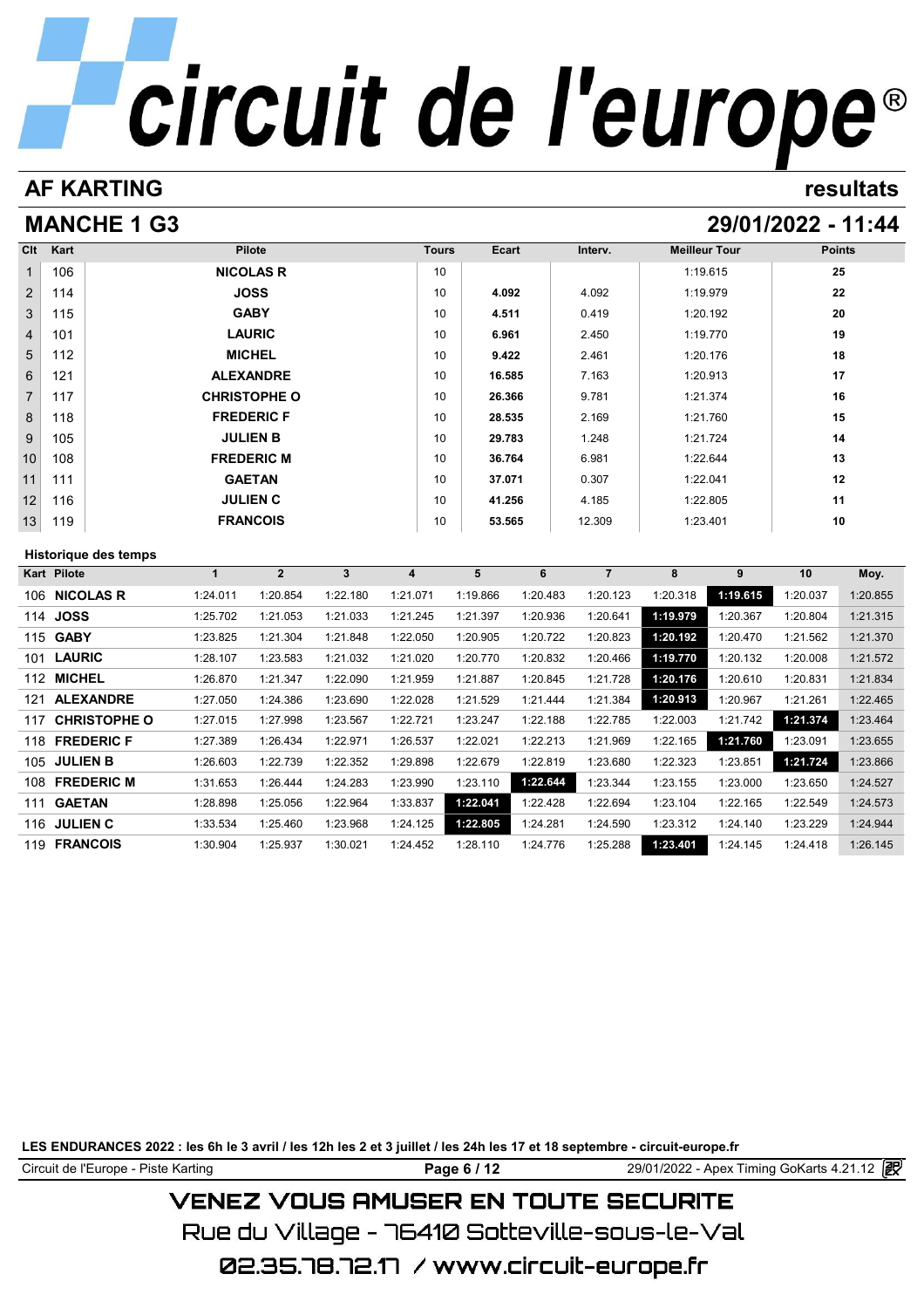# **AF KARTING resultats**

# **MANCHE 2 G1 29/01/2022 - 14:01**

| Cl <sub>t</sub> | Kart | <b>Pilote</b>       | <b>Tours</b> | Ecart  | Interv. | <b>Meilleur Tour</b> | <b>Points</b> |
|-----------------|------|---------------------|--------------|--------|---------|----------------------|---------------|
| 1               | 114  | <b>AXEL</b>         | 11           |        |         | 1:16.662             | 25            |
| $\overline{2}$  | 106  | <b>LUCHO</b>        | 11           | 13.267 | 13.267  | 1:18.046             | 22            |
| 3               | 105  | <b>THIERRY</b>      | 11           | 15.834 | 2.567   | 1:18.042             | 20            |
| 4               | 118  | <b>GREGRHM</b>      | 11           | 16.102 | 0.268   | 1:17.914             | 19            |
| 5               | 111  | <b>EMMANUEL</b>     | 11           | 18.997 | 2.895   | 1:18.266             | 18            |
| 6               | 121  | <b>LUDO</b>         | 11           | 20.510 | 1.513   | 1:18.121             | 17            |
| $\overline{7}$  | 117  | <b>RAPHAEL</b>      | 11           | 20.762 | 0.252   | 1:17.432             | 16            |
| 8               | 116  | <b>ARNAUD</b>       | 11           | 23.047 | 2.285   | 1:18.094             | 15            |
| 9               | 119  | <b>NASSER</b>       | 11           | 28.395 | 5.348   | 1:18.381             | 14            |
| 10              | 101  | <b>CHRISTOPHE G</b> | 11           | 30.220 | 1.825   | 1:18.904             | 13            |
| 11              | 108  | <b>CYRILLE</b>      | 11           | 30.874 | 0.654   | 1:18.719             | 12            |
| 12              | 112  | <b>JAMES</b>        | 11           | 31.764 | 0.890   | 1:18.487             | 11            |
| 13              | 115  | <b>ROMAIN</b>       | 11           | 32.399 | 0.635   | 1:18.771             | 10            |

# **Historique des temps**

| <b>Historique des temps</b> |              |                |              |                         |          |          |                |          |          |          |          |
|-----------------------------|--------------|----------------|--------------|-------------------------|----------|----------|----------------|----------|----------|----------|----------|
| <b>Kart Pilote</b>          | $\mathbf{1}$ | $\overline{2}$ | $\mathbf{3}$ | $\overline{\mathbf{4}}$ | 5        | 6        | $\overline{7}$ | 8        | 9        | 10       | Moy.     |
| 114 AXEL                    | 1:19.658     | 1:18.370       | 1:17.960     | 1:17.950                | 1:17.436 | 1:17.354 | 1:17.466       | 1:17.406 | 1:17.091 | 1:16.944 | 1:17.663 |
|                             | 1:16.662     |                |              |                         |          |          |                |          |          |          |          |
| 106 LUCHO                   | 1:20.607     | 1:19.827       | 1:18.917     | 1:19.358                | 1:19.066 | 1:18.173 | 1:18.620       | 1:18.322 | 1:18.059 | 1:18.046 | 1:18.868 |
|                             | 1:18.558     |                |              |                         |          |          |                |          |          |          |          |
| 105 THIERRY                 | 1:22.099     | 1:20.311       | 1:19.162     | 1:20.254                | 1:18.411 | 1:18.166 | 1:18.345       | 1:18.184 | 1:18.042 | 1:18.329 | 1:19.088 |
|                             | 1:18.667     |                |              |                         |          |          |                |          |          |          |          |
| 118 GREGRHM                 | 1:21.204     | 1:19.428       | 1:20.056     | 1:20.020                | 1:18.601 | 1:18.408 | 1:19.154       | 1:18.281 | 1:17.914 | 1:18.404 | 1:19.105 |
|                             | 1:18.687     |                |              |                         |          |          |                |          |          |          |          |
| 111 EMMANUEL                | 1:23.027     | 1:20.570       | 1:19.555     | 1:19.033                | 1:19.173 | 1:18.644 | 1:18.626       | 1:18.486 | 1:19.131 | 1:18.266 | 1:19.362 |
|                             | 1:18.473     |                |              |                         |          |          |                |          |          |          |          |
| 121 <b>LUDO</b>             | 1:21.874     | 1:20.425       | 1:20.200     | 1:20.618                | 1:19.696 | 1:19.008 | 1:18.959       | 1:18.121 | 1:18.318 | 1:18.213 | 1:19.513 |
|                             | 1:19.213     |                |              |                         |          |          |                |          |          |          |          |
| 117 RAPHAEL                 | 1:23.932     | 1:20.876       | 1:20.560     | 1:19.377                | 1:18.738 | 1:18.674 | 1:18.663       | 1:18.442 | 1:17.432 | 1:18.530 | 1:19.456 |
|                             | 1:18.798     |                |              |                         |          |          |                |          |          |          |          |
| 116 ARNAUD                  | 1:24.134     | 1:21.593       | 1:20.215     | 1:19.749                | 1:19.795 | 1:19.220 | 1:18.788       | 1:18.094 | 1:18.586 | 1:18.119 | 1:19.700 |
|                             | 1:18.417     |                |              |                         |          |          |                |          |          |          |          |
| 119 NASSER                  | 1:25.286     | 1:21.369       | 1:20.771     | 1:20.087                | 1:19.900 | 1:19.205 | 1:19.035       | 1:19.544 | 1:18.381 | 1:18.870 | 1:20.126 |
|                             | 1:18.943     |                |              |                         |          |          |                |          |          |          |          |
| <b>CHRISTOPHE G</b><br>101  | 1:23.531     | 1:21.539       | 1:20.549     | 1:21.272                | 1:19.758 | 1:20.263 | 1:19.907       | 1:19.699 | 1:19.166 | 1:19.435 | 1:20.365 |
|                             | 1:18.904     |                |              |                         |          |          |                |          |          |          |          |
| 108 CYRILLE                 | 1:24.836     | 1:21.601       | 1:21.083     | 1:20.120                | 1:19.491 | 1:20.959 | 1:19.260       | 1:19.605 | 1:19.558 | 1:18.719 | 1:20.406 |
|                             | 1:19.244     |                |              |                         |          |          |                |          |          |          |          |
| 112 JAMES                   | 1:21.999     | 1:26.163       | 1:20.218     | 1:20.022                | 1:19.795 | 1:20.979 | 1:18.733       | 1:19.624 | 1:19.123 | 1:18.487 | 1:20.474 |
|                             | 1:20.072     |                |              |                         |          |          |                |          |          |          |          |
| 115 ROMAIN                  | 1:25.330     | 1:22.588       | 1:20.756     | 1:20.601                | 1:19.855 | 1:19.592 | 1:19.280       | 1:19.279 | 1:20.528 | 1:18.771 | 1:20.558 |
|                             | 1:19.567     |                |              |                         |          |          |                |          |          |          |          |
|                             |              |                |              |                         |          |          |                |          |          |          |          |

# **LES ENDURANCES 2022 : les 6h le 3 avril / les 12h les 2 et 3 juillet / les 24h les 17 et 18 septembre - circuit-europe.fr**

Circuit de l'Europe - Piste Karting **Page 7 / 12 Page 7 / 12** 29/01/2022 - Apex Timing GoKarts 4.21.12 P

# **VENEZ VOUS AMUSER EN TOUTE SECURITE**

Rue du Village – 76410 Sotteville-sous-le-Val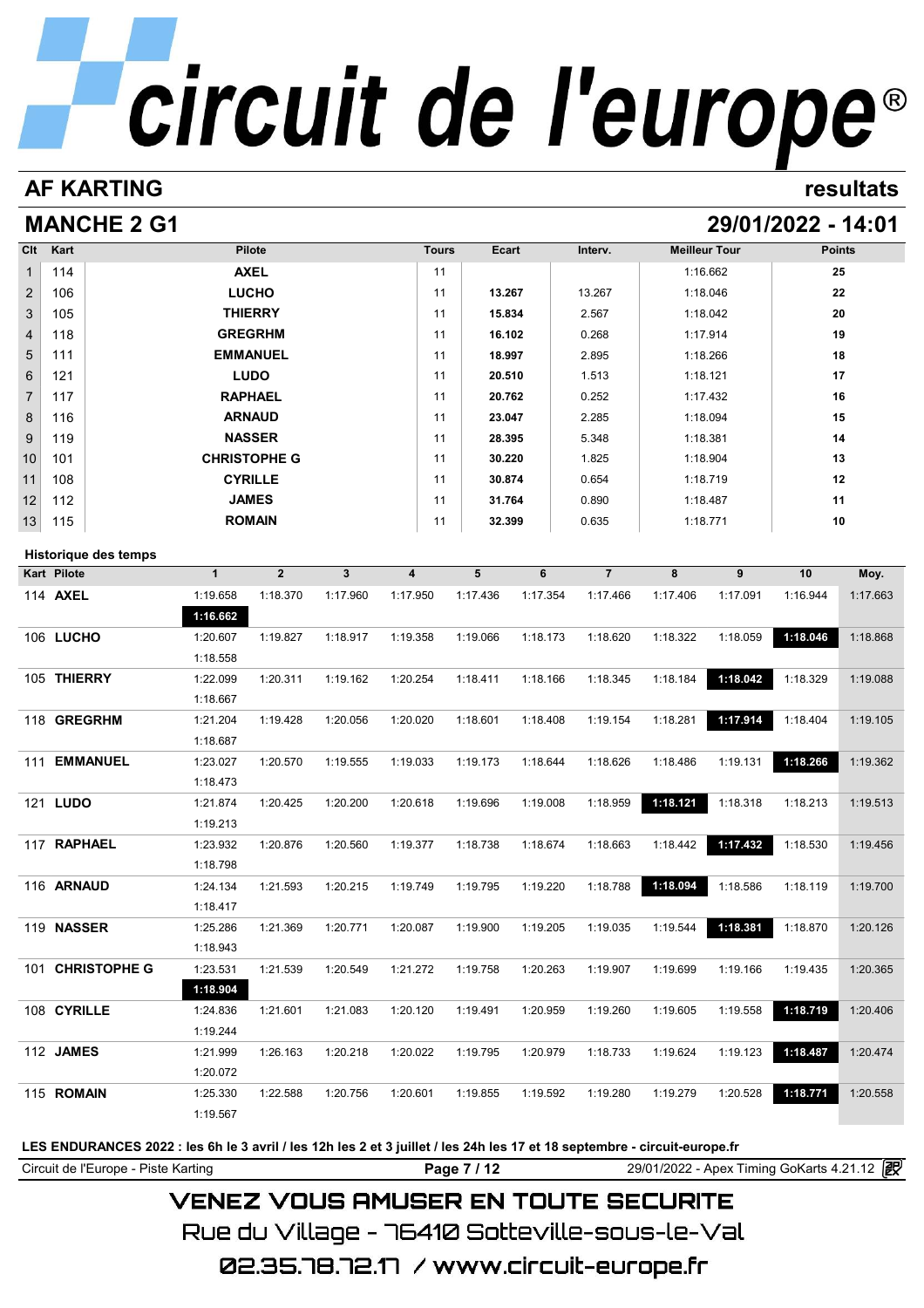# **AF KARTING resultats**

# **MANCHE 2 G2 29/01/2022 - 14:22**

| Clt             | Kart | <b>Pilote</b>      | <b>Tours</b> | Ecart  | Interv. | <b>Meilleur Tour</b> | <b>Points</b> |
|-----------------|------|--------------------|--------------|--------|---------|----------------------|---------------|
| $\mathbf{1}$    | 117  | <b>OLIVIER</b>     | 10           |        |         | 1:18.420             | 25            |
| $\overline{2}$  | 111  | <b>DOMINIQUE</b>   | 10           | 6.605  | 6.605   | 1:18.616             | 22            |
| 3               | 116  | <b>NICOLAS R</b>   | 10           | 6.928  | 0.323   | 1:17.839             | 20            |
| $\overline{4}$  | 106  | <b>LAURIC</b>      | 10           | 11.728 | 4.800   | 1:17.966             | 19            |
| 5               | 112  | <b>JEAN MICHEL</b> | 10           | 12.006 | 0.278   | 1:18.851             | 18            |
| 6               | 118  | <b>LOIC</b>        | 10           | 12.367 | 0.361   | 1:17.669             | 17            |
| $7^{\circ}$     | 115  | <b>JOSS</b>        | 10           | 14.958 | 2.591   | 1:18.483             | 16            |
| 8               | 105  | <b>EVAN</b>        | 10           | 15.324 | 0.366   | 1:18.375             | 15            |
| 9               | 108  | <b>TOM M</b>       | 10           | 16.187 | 0.863   | 1:18.807             | 14            |
| 10 <sup>1</sup> | 119  | <b>BRUNO</b>       | 10           | 17.340 | 1.153   | 1:18.643             | 13            |
| 11              | 101  | <b>GABY</b>        | 10           | 19.904 | 2.564   | 1:18.663             | 12            |
| 12              | 121  | <b>PHILIPPE</b>    | 10           | 39.813 | 19.909  | 1:20.222             | 11            |
| 13              | 110  | <b>PIPICHE</b>     | 9            | 1 Tour | 1 Tour  | 1:18.347             | 10            |

# **Historique des temps**

| Historique des temps      |          |                |          |          |          |          |          |          |          |          |          |
|---------------------------|----------|----------------|----------|----------|----------|----------|----------|----------|----------|----------|----------|
| Kart Pilote               |          | $\overline{2}$ | 3        | 4        | 5        | 6        | 7        | 8        | 9        | 10       | Moy.     |
| <b>OLIVIER</b><br>117     | 1:20.267 | 1:18.847       | 1:18.889 | 1:18.880 | 1:19.229 | 1:18.420 | 1:19.184 | 1:18.584 | 1:19.025 | 1:18.454 | 1:18.977 |
| <b>DOMINIQUE</b><br>111   | 1:22.159 | 1:20.664       | 1:19.787 | 1:19.399 | 1:18.723 | 1:19.125 | 1:19.210 | 1:18.754 | 1:19.789 | 1:18.616 | 1:19.622 |
| <b>NICOLAS R</b><br>116   | 1:25.587 | 1:21.014       | 1:20.743 | 1:19.484 | 1:18.573 | 1:17.839 | 1:18.412 | 1:18.184 | 1:18.151 | 1:18.273 | 1:19.626 |
| 106 LAURIC                | 1:25.297 | 1:21.375       | 1:20.397 | 1:19.867 | 1:20.435 | 1:19.601 | 1:17.966 | 1:18.506 | 1:18.125 | 1:18.838 | 1:20.040 |
| <b>JEAN MICHEL</b><br>112 | 1:24.288 | 1:20.330       | 1:19.880 | 1:19.849 | 1:19.116 | 1:19.831 | 1:19.734 | 1:19.363 | 1:18.851 | 1:20.316 | 1:20.155 |
| 118 LOIC                  | 1:24.813 | 1:25.685       | 1:19.845 | 1:19.246 | 1:19.526 | 1:18.703 | 1:18.757 | 1:19.468 | 1:18.096 | 1:17.669 | 1:20.180 |
| <b>JOSS</b><br>115        | 1:24.889 | 1:20.920       | 1:20.618 | 1:19.811 | 1:21.377 | 1:19.727 | 1:19.504 | 1:18.949 | 1:19.546 | 1:18.483 | 1:20.382 |
| <b>EVAN</b><br>105        | 1:25.763 | 1:21.413       | 1:20.430 | 1:19.829 | 1:20.451 | 1:18.702 | 1:19.117 | 1:20.258 | 1:20.294 | 1:18.375 | 1:20.463 |
| <b>TOM M</b><br>108       | 1:25.959 | 1:22.241       | 1:20.693 | 1:20.154 | 1:20.583 | 1:18.807 | 1:19.153 | 1:19.717 | 1:19.034 | 1:18.935 | 1:20.527 |
| <b>BRUNO</b><br>119       | 1:25.807 | 1:23.765       | 1:22.001 | 1:20.369 | 1:19.518 | 1:19.360 | 1:18.643 | 1:20.015 | 1:18.709 | 1:18.813 | 1:20.700 |
| <b>GABY</b><br>101        | 1:24.793 | 1:31.880       | 1:19.639 | 1:18.989 | 1:19.043 | 1:18.663 | 1:18.922 | 1:19.306 | 1:18.750 | 1:19.212 | 1:20.919 |
| <b>PHILIPPE</b><br>121    | 1:24.842 | 1:26.525       | 1:30.108 | 1:22.519 | 1:21.417 | 1:20.776 | 1:20.222 | 1:21.503 | 1:20.906 | 1:20.427 | 1:22.924 |
| <b>PIPICHE</b><br>110     | 1:21.055 | 1:19.668       | 1:19.977 | 1:19.453 | 1:18.347 | 1:18.693 | 1:18.379 | 2:37.797 | 1:25.963 |          | 1:28.814 |

**LES ENDURANCES 2022 : les 6h le 3 avril / les 12h les 2 et 3 juillet / les 24h les 17 et 18 septembre - circuit-europe.fr**

Circuit de l'Europe - Piste Karting **Page 8 / 12** 29/01/2022 - Apex Timing GoKarts 4.21.12

# **VENEZ VOUS AMUSER EN TOUTE SECURITE**

Rue du Village – 76410 Sotteville-sous-le-Val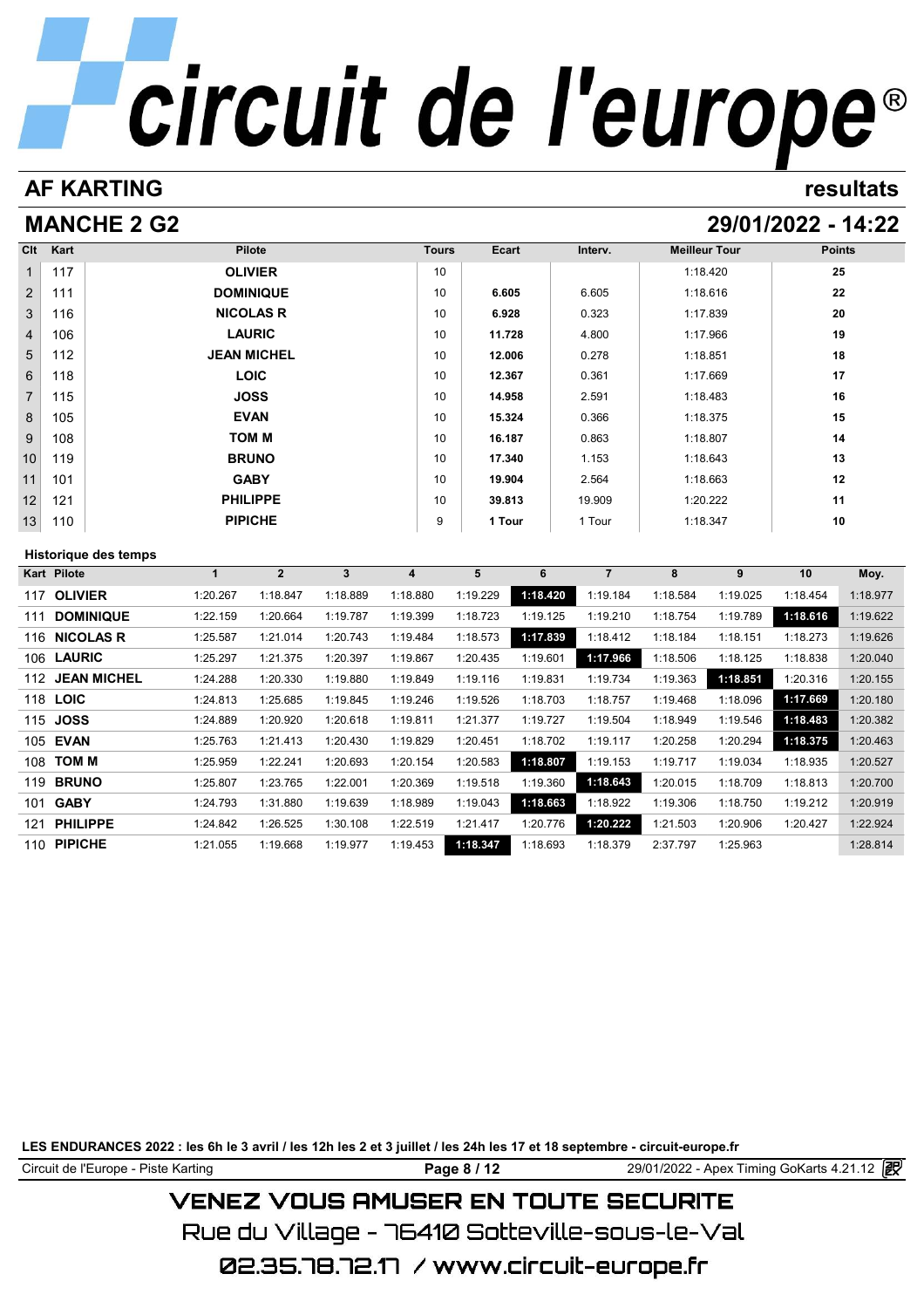# **AF KARTING resultats**

# **MANCHE 2 G3 29/01/2022 - 14:41**

| Clt             | Kart | <b>Pilote</b>        | <b>Tours</b> | Ecart  | Interv. | <b>Meilleur Tour</b> | <b>Points</b> |
|-----------------|------|----------------------|--------------|--------|---------|----------------------|---------------|
| $\mathbf{1}$    | 116  | <b>ALEXANDRE</b>     | 10           |        |         | 1:18.203             | 25            |
| $\overline{2}$  | 121  | <b>CHRISTIAN</b>     | 10           | 0.498  | 0.498   | 1:18.537             | 22            |
| 3               | 115  | <b>FLORENT</b>       | 10           | 14.180 | 13.682  | 1:19.357             | 20            |
| $\overline{4}$  | 118  | <b>MICHEL</b>        | 10           | 16.568 | 2.388   | 1:18.743             | 19            |
| 5               | 112  | <b>CHARLY</b>        | 10           | 17.301 | 0.733   | 1:20.265             | 18            |
| $6\phantom{1}$  | 119  | <b>FREDERIC F</b>    | 10           | 18.798 | 1.497   | 1:19.390             | 17            |
| $\overline{7}$  | 108  | <b>JULIEN B</b>      | 10           | 19.494 | 0.696   | 1:19.612             | 16            |
| 8               | 117  | <b>NICOLAS D</b>     | 10           | 22.353 | 2.859   | 1:19.542             | 15            |
| 9               | 106  | <b>CHRISTOPHE O</b>  | 10           | 27.742 | 5.389   | 1:20.331             | 14            |
| 10 <sup>°</sup> | 105  | <b>GAETAN</b>        | 10           | 35.683 | 7.941   | 1:20.618             | 13            |
| 11              | 101  | <b>JULIEN C</b>      | 10           | 43.732 | 8.049   | 1:21.267             | 12            |
| 12              | 111  | <b>FRANCOIS</b>      | 10           | 48.177 | 4.445   | 1:21.772             | 11            |
| 13              | 110  | <b>FREDERIC M</b>    | 10           | 48.705 | 0.528   | 1:22.119             | 10            |
|                 |      | Historique des temps |              |        |         |                      |               |

| Historique des temps       |          |                |          |          |          |          |          |          |          |          |          |  |
|----------------------------|----------|----------------|----------|----------|----------|----------|----------|----------|----------|----------|----------|--|
| Kart<br>Pilote             |          | $\overline{2}$ | 3        | 4        | 5        | 6        | 7        | 8        | 9        | 10       | Moy.     |  |
| <b>ALEXANDRE</b><br>116    | 1:24.416 | 1:20.386       | 1:19.828 | 1:20.287 | 1:18.357 | 1:18.210 | 1:18.303 | 1:18.458 | 1:18.804 | 1:18.203 | 1:19.525 |  |
| <b>CHRISTIAN</b><br>121    | 1:21.766 | 1:20.457       | 1:19.641 | 1:19.180 | 1:19.658 | 1:19.902 | 1:18.537 | 1:18.764 | 1:19.223 | 1:18.895 | 1:19.602 |  |
| <b>FLORENT</b><br>115      | 1:23.734 | 1:19.889       | 1:19.543 | 1:25.408 | 1:21.617 | 1:20.727 | 1:19.939 | 1:19.818 | 1:19.581 | 1:19.357 | 1:20.961 |  |
| <b>MICHEL</b><br>118       | 1:30.966 | 1:22.393       | 1:19.829 | 1:20.411 | 1:20.282 | 1:19.674 | 1:18.926 | 1:21.548 | 1:18.987 | 1:18.743 | 1:21.175 |  |
| <b>CHARLY</b><br>112       | 1:25.978 | 1:21.583       | 1:20.552 | 1:20.737 | 1:20.586 | 1:20.626 | 1:20.523 | 1:20.646 | 1:21.181 | 1:20.265 | 1:21.267 |  |
| <b>FREDERIC F</b><br>119   | 1:25.659 | 1:23.174       | 1:22.193 | 1:20.629 | 1:19.957 | 1:20.617 | 1:19.947 | 1:22.897 | 1:19.390 | 1:19.431 | 1:21.389 |  |
| <b>JULIEN B</b><br>108     | 1:27.300 | 1:22.558       | 1:22.802 | 1:20.507 | 1:20.580 | 1:19.954 | 1:19.646 | 1:19.854 | 1:21.482 | 1:19.612 | 1:21.429 |  |
| <b>NICOLAS D</b><br>117    | 1:22.599 | 1:20.568       | 1:19.542 | 1:27.348 | 1:20.617 | 1:20.586 | 1:20.470 | 1:20.401 | 1:19.587 | 1:26.209 | 1:21.792 |  |
| <b>CHRISTOPHE O</b><br>106 | 1:26.660 | 1:23.037       | 1:22.549 | 1:20.632 | 1:20.354 | 1:21.829 | 1:21.094 | 1:21.769 | 1:24.460 | 1:20.331 | 1:22.271 |  |
| <b>GAETAN</b><br>105       | 1:31.246 | 1:25.003       | 1:23.908 | 1:23.631 | 1:22.130 | 1:21.178 | 1:20.833 | 1:20.743 | 1:20.863 | 1:20.618 | 1:23.015 |  |
| <b>JULIEN C</b><br>101     | 1:30.464 | 1:24.720       | 1:24.337 | 1:24.514 | 1:22.323 | 1:23.598 | 1:23.886 | 1:21.267 | 1:21.766 | 1:21.270 | 1:23.814 |  |
| <b>FRANCOIS</b><br>111     | 1:29.890 | 1:26.521       | 1:24.250 | 1:23.606 | 1:22.874 | 1:23.443 | 1:25.177 | 1:22.504 | 1:22.243 | 1:21.772 | 1:24.228 |  |
| <b>FREDERIC M</b><br>110   | 1:30.331 | 1:24.938       | 1:24.255 | 1:23.346 | 1:23.652 | 1:23.550 | 1:25.703 | 1:22.701 | 1:22.119 | 1:22.875 | 1:24.347 |  |

**LES ENDURANCES 2022 : les 6h le 3 avril / les 12h les 2 et 3 juillet / les 24h les 17 et 18 septembre - circuit-europe.fr**

Circuit de l'Europe - Piste Karting **Page 9 / 12** 29/01/2022 - Apex Timing GoKarts 4.21.12 P

**VENEZ VOUS AMUSER EN TOUTE SECURITE** 

Rue du Village – 76410 Sotteville-sous-le-Val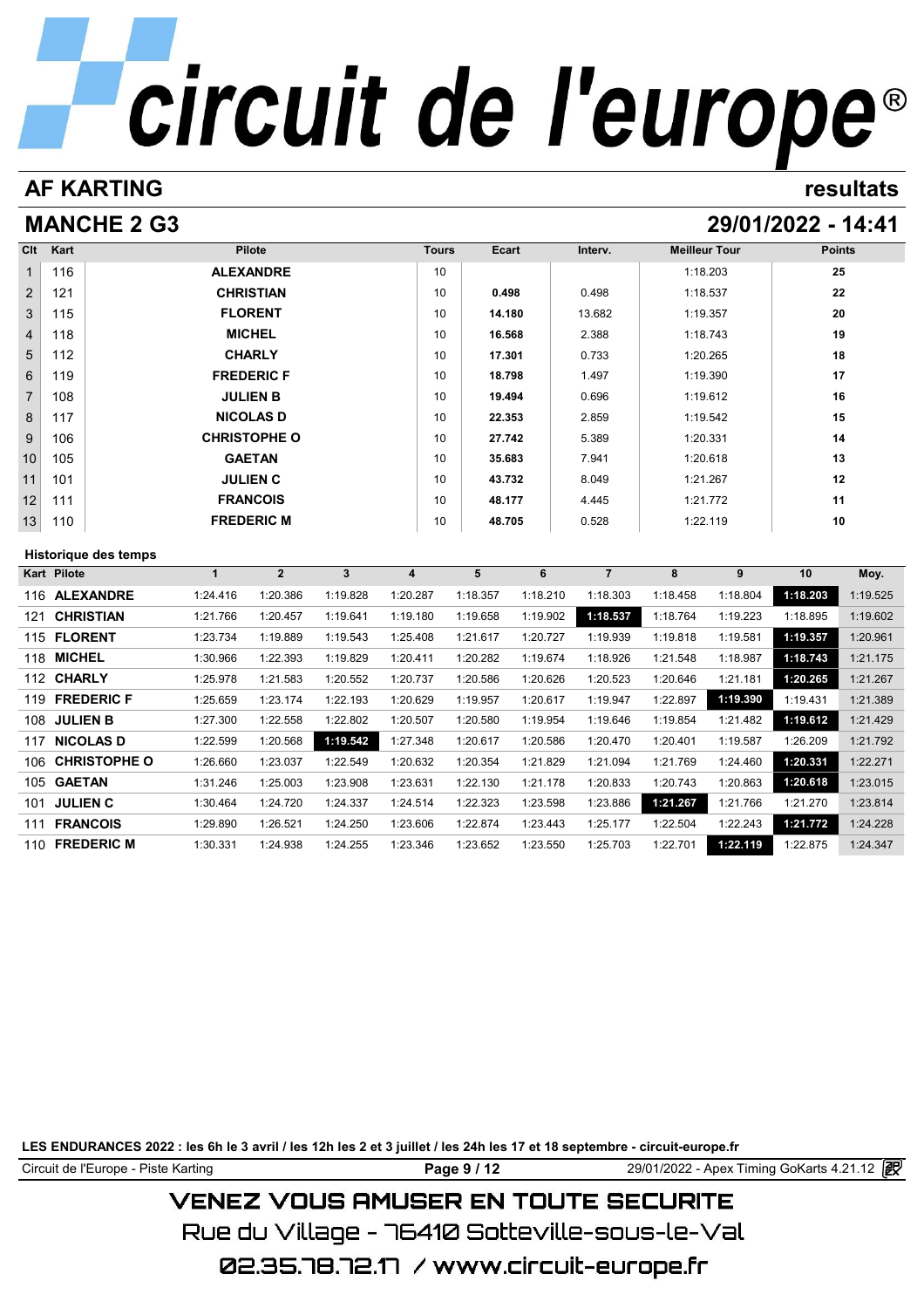# **AF KARTING resultats**

# **MANCHE 3 G1 29/01/2022 - 15:09**

| $Cl$           | Kart          |                      |              | <b>Pilote</b>    |              |          | <b>Tours</b> | <b>Ecart</b> |          | Interv.           | <b>Meilleur Tour</b> |          | <b>Points</b> |          |
|----------------|---------------|----------------------|--------------|------------------|--------------|----------|--------------|--------------|----------|-------------------|----------------------|----------|---------------|----------|
| $\mathbf{1}$   | 116           |                      |              | <b>AXEL</b>      |              |          | 11           |              |          |                   |                      | 1:14.669 |               | 25       |
| $\overline{2}$ | 108           |                      |              | <b>LUCHO</b>     |              |          | 11           | 16.234       |          | 16.234            | 1:16.130             |          |               | 22       |
| 3              | 106           |                      |              | <b>THIERRY</b>   |              |          | 11           | 16.515       |          | 0.281             | 1:15.814             |          |               | 20       |
| 4              | 110           |                      |              | <b>RAPHAEL</b>   |              |          | 11           | 17.003       |          | 0.488             | 1:15.772             |          |               | 19       |
| 5              | 119           |                      |              | <b>LUDO</b>      |              |          | 11           | 17.276       |          | 0.273             | 1:15.754             |          |               | 18       |
| 6              | 118           |                      |              | <b>LAURIC</b>    |              |          | 11           | 20.240       |          | 2.964             | 1:15.634             |          |               | 17       |
| $\overline{7}$ | 105           |                      |              | <b>OLIVIER</b>   |              |          | 11           | 25.825       |          | 5.585             | 1:15.657             |          | 16            |          |
| 8              | 115           |                      |              | <b>EMMANUEL</b>  |              |          | 11           | 26.702       |          | 0.877             | 1:16.600             |          | 15            |          |
| 9              | 101           |                      |              | <b>DOMINIQUE</b> |              |          | 11           | 36.267       |          | 9.565             | 1:17.229             |          |               | 14       |
| 10             | 117           |                      |              | <b>NASSER</b>    |              |          | 11           | 36.485       |          | 0.218             | 1:15.735             |          |               | 13       |
| 11             | 111           |                      |              | <b>NICOLAS R</b> |              |          | 11           | 40.387       |          | 3.902             | 1:17.393             |          | 12            |          |
| 12             | 109           |                      |              | <b>GREGRHM</b>   |              |          | 11           | 52.203       |          | 11.816            | 1:18.958             |          |               | 11       |
| 13             | 112           |                      |              | <b>ARNAUD</b>    |              |          | 11           | 52.211       |          | 0.008<br>1:16.934 |                      | 10       |               |          |
|                |               | Historique des temps |              |                  |              |          |              |              |          |                   |                      |          |               |          |
|                | Kart Pilote   |                      | $\mathbf{1}$ | $\boldsymbol{2}$ | $\mathbf{3}$ | 4        |              | 5            | 6        | $\overline{7}$    | 8                    | 9        | $10\,$        | Moy.     |
|                | 116 AXEL      |                      | 1:18.305     | 1:16.758         | 1:16.346     | 1:15.665 |              | 1:15.374     | 1:15.535 | 1:15.252          | 1:16.125             | 1:14.807 | 1:14.669      | 1:15.804 |
|                |               |                      | 1:15.015     |                  |              |          |              |              |          |                   |                      |          |               |          |
|                | 108 LUCHO     |                      | 1:19.971     | 1:18.460         | 1:17.818     | 1:17.685 |              | 1:16.959     | 1:16.130 | 1:16.312          | 1:16.661             | 1:17.463 | 1:16.191      | 1:17.274 |
|                |               |                      | 1:16.370     |                  |              |          |              |              |          |                   |                      |          |               |          |
|                | 106 THIERRY   |                      | 1:21.207     | 1:18.819         | 1:17.446     | 1:17.363 |              | 1:17.153     | 1:16.576 | 1:15.814          | 1:16.266             | 1:17.142 | 1:16.307      | 1:17.296 |
|                |               |                      | 1:16.164     |                  |              |          |              |              |          |                   |                      |          |               |          |
|                | 110 RAPHAEL   |                      | 1:21.804     | 1:18.678         | 1:18.211     | 1:17.433 |              | 1:16.715     | 1:15.892 | 1:16.350          | 1:16.460             | 1:16.622 | 1:16.506      | 1:17.313 |
|                |               |                      | 1:15.772     |                  |              |          |              |              |          |                   |                      |          |               |          |
|                | 119 LUDO      |                      | 1:20.356     | 1:18.883         | 1:17.470     | 1:17.510 |              | 1:17.223     | 1:16.207 | 1:15.909          | 1:16.558             | 1:18.421 | 1:16.444      | 1:17.339 |
|                |               |                      | 1:15.754     |                  |              |          |              |              |          |                   |                      |          |               |          |
|                | 118 LAURIC    |                      | 1:23.008     | 1:18.971         | 1:18.107     | 1:18.018 |              | 1:17.355     | 1:16.559 | 1:16.605          | 1:16.600             | 1:16.257 | 1:15.634      | 1:17.539 |
|                |               |                      | 1:15.824     |                  |              |          |              |              |          |                   |                      |          |               |          |
|                | 105 OLIVIER   |                      | 1:24.641     | 1:20.592         | 1:17.954     | 1:17.657 |              | 1:16.805     | 1:16.960 | 1:17.143          | 1:18.042             | 1:16.961 | 1:16.387      | 1:18.072 |
|                |               |                      | 1:15.657     |                  |              |          |              |              |          |                   |                      |          |               |          |
|                |               | 115 EMMANUEL         | 1:22.780     | 1:19.368         | 1:18.581     | 1:17.930 |              | 1:19.088     | 1:17.173 | 1:17.437          | 1:17.638             | 1:16.845 | 1:16.600      | 1:18.205 |
|                |               |                      | 1:16.823     |                  |              |          |              |              |          |                   |                      |          |               |          |
|                |               | 101 DOMINIQUE        | 1:24.838     | 1:21.216         | 1:19.075     | 1:18.432 |              | 1:18.666     | 1:18.231 | 1:18.372          | 1:17.651             | 1:18.162 | 1:17.257      | 1:19.011 |
|                |               |                      | 1:17.229     |                  |              |          |              |              |          |                   |                      |          |               |          |
|                | 117 NASSER    |                      | 1:31.689     | 1:21.298         | 1:19.213     | 1:18.244 |              | 1:18.197     | 1:18.292 | 1:16.501          | 1:16.952             | 1:16.826 | 1:15.735      | 1:19.059 |
|                |               |                      | 1:16.709     |                  |              |          |              |              |          |                   |                      |          |               |          |
|                | 111 NICOLAS R |                      | 1:24.603     | 1:21.068         | 1:21.276     | 1:20.956 |              | 1:17.937     | 1:18.255 | 1:17.839          | 1:17.393             | 1:18.143 | 1:17.722      | 1:19.339 |
|                |               |                      | 1:17.546     |                  |              |          |              |              |          |                   |                      |          |               |          |
|                | 109 GREGRHM   |                      | 1:24.572     | 1:22.065         | 1:21.416     | 1:20.052 |              | 1:18.958     | 1:20.454 | 1:19.668          | 1:20.475             | 1:19.351 | 1:19.371      | 1:20.527 |
|                |               |                      | 1:19.418     |                  |              |          |              |              |          |                   |                      |          |               |          |
|                | 112 ARNAUD    |                      | 1:25.882     | 1:21.194         | 1:20.684     | 1:21.515 |              | 1:19.143     | 1:19.270 | 1:18.462          | 1:18.299             | 1:16.934 | 1:17.843      | 1:20.487 |
|                |               |                      | 1:26.137     |                  |              |          |              |              |          |                   |                      |          |               |          |
|                |               |                      |              |                  |              |          |              |              |          |                   |                      |          |               |          |

**LES ENDURANCES 2022 : les 6h le 3 avril / les 12h les 2 et 3 juillet / les 24h les 17 et 18 septembre - circuit-europe.fr**

Page 10 / 12 29/01/2022 - Apex Timing GoKarts 4.21.12 **Page 10 / 12** 29/01/2022 - Apex Timing GoKarts 4.21.12

# **VENEZ VOUS AMUSER EN TOUTE SECURITE**

Rue du Village – 76410 Sotteville-sous-le-Val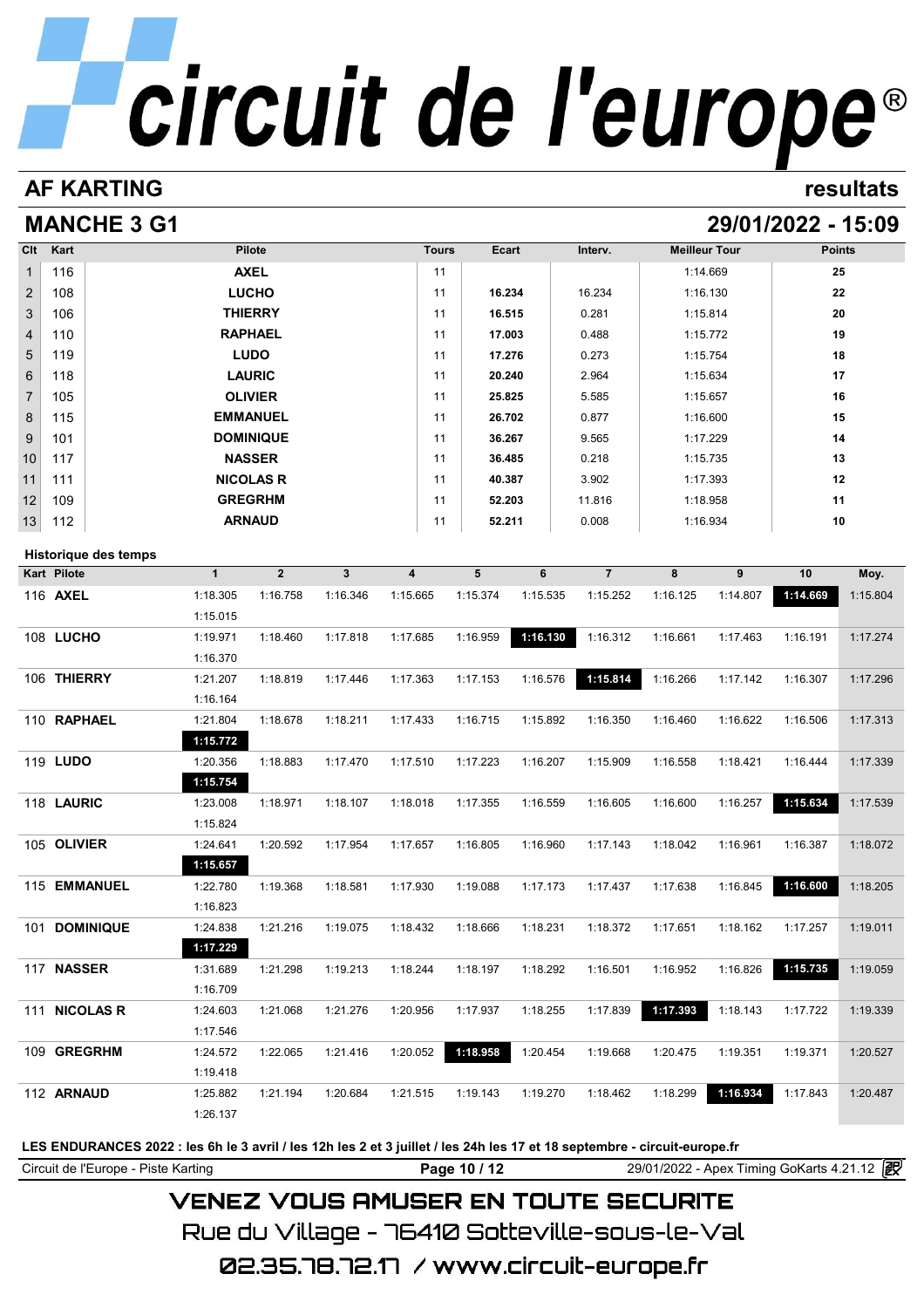# **AF KARTING resultats**

# **MANCHE 3 G2 29/01/2022 - 15:30**

| Clt             | Kart | <b>Pilote</b>       | <b>Tours</b> | Ecart  | Interv. | <b>Meilleur Tour</b> | <b>Points</b> |
|-----------------|------|---------------------|--------------|--------|---------|----------------------|---------------|
| $\mathbf{1}$    | 110  | <b>JAMES</b>        | 11           |        |         | 1:15.522             | 25            |
| $\overline{2}$  | 112  | <b>ROMAIN</b>       | 11           | 1.385  | 1.385   | 1:15.637             | 22            |
| $\mathbf{3}$    | 116  | <b>CYRILLE</b>      | 11           | 1.799  | 0.414   | 1:15.206             | 20            |
| $\overline{4}$  | 108  | <b>LOIC</b>         | 11           | 2.190  | 0.391   | 1:14.782             | 19            |
| $5\overline{)}$ | 118  | <b>CHRISTOPHE G</b> | 11           | 3.287  | 1.097   | 1:16.177             | 18            |
| 6               | 117  | <b>CHRISTIAN</b>    | 11           | 6.435  | 3.148   | 1:15.169             | 17            |
| $\overline{7}$  | 101  | <b>JEAN MICHEL</b>  | 11           | 6.487  | 0.052   | 1:15.893             | 16            |
| 8               | 119  | <b>ALEXANDRE</b>    | 11           | 7.036  | 0.549   | 1:15.279             | 15            |
| 9               | 106  | <b>FLORENT</b>      | 11           | 11.397 | 4.361   | 1:15.550             | 14            |
| 10              | 121  | <b>JOSS</b>         | 11           | 13.403 | 2.006   | 1:15.494             | 13            |
| 11              | 105  | <b>MICHEL</b>       | 11           | 13.982 | 0.579   | 1:16.213             | 12            |
| 12              | 111  | <b>TOM M</b>        | 11           | 16.861 | 2.879   | 1:15.854             | 11            |
| 13              | 115  | <b>EVAN</b>         | 10           | 1 Tour | 1 Tour  | 1:15.679             | 10            |

# **Historique des temps**

| <b>Historique des temps</b> |              |                |          |          |          |          |                |          |          |          |          |
|-----------------------------|--------------|----------------|----------|----------|----------|----------|----------------|----------|----------|----------|----------|
| <b>Kart Pilote</b>          | $\mathbf{1}$ | $\overline{2}$ | 3        | 4        | 5        | 6        | $\overline{7}$ | 8        | 9        | 10       | Moy.     |
| <b>JAMES</b><br>110         | 1:19.973     | 1:18.033       | 1:16.832 | 1:16.362 | 1:16.746 | 1:17.087 | 1:17.626       | 1:16.118 | 1:16.356 | 1:15.924 | 1:16.961 |
|                             | 1:15.522     |                |          |          |          |          |                |          |          |          |          |
| 112 ROMAIN                  | 1:21.403     | 1:18.037       | 1:16.715 | 1:16.932 | 1:15.810 | 1:16.586 | 1:17.331       | 1:16.571 | 1:16.731 | 1:16.005 | 1:17.068 |
|                             | 1:15.637     |                |          |          |          |          |                |          |          |          |          |
| 116 CYRILLE                 | 1:20.817     | 1:17.840       | 1:16.774 | 1:18.068 | 1:16.167 | 1:16.922 | 1:16.626       | 1:17.742 | 1:16.086 | 1:16.094 | 1:17.122 |
|                             | 1:15.206     |                |          |          |          |          |                |          |          |          |          |
| 108 LOIC                    | 1:23.109     | 1:17.769       | 1:16.548 | 1:17.500 | 1:17.927 | 1:16.056 | 1:15.670       | 1:15.585 | 1:16.901 | 1:16.474 | 1:17.120 |
|                             | 1:14.782     |                |          |          |          |          |                |          |          |          |          |
| 118 CHRISTOPHE G            | 1:18.896     | 1:18.266       | 1:17.333 | 1:16.468 | 1:16.985 | 1:17.019 | 1:18.081       | 1:16.897 | 1:16.762 | 1:17.231 | 1:17.283 |
|                             | 1:16.177     |                |          |          |          |          |                |          |          |          |          |
| 117 CHRISTIAN               | 1:23.278     | 1:18.838       | 1:17.164 | 1:18.185 | 1:16.673 | 1:17.888 | 1:17.481       | 1:16.181 | 1:15.793 | 1:15.169 | 1:17.469 |
|                             | 1:15.515     |                |          |          |          |          |                |          |          |          |          |
| <b>JEAN MICHEL</b><br>101   | 1:21.322     | 1:17.810       | 1:17.021 | 1:18.264 | 1:19.569 | 1:16.748 | 1:16.635       | 1:16.422 | 1:16.596 | 1:16.532 | 1:17.528 |
|                             | 1:15.893     |                |          |          |          |          |                |          |          |          |          |
| 119 ALEXANDRE               | 1:23.019     | 1:18.074       | 1:19.777 | 1:17.853 | 1:16.255 | 1:17.630 | 1:17.994       | 1:15.905 | 1:15.411 | 1:15.584 | 1:17.525 |
|                             | 1:15.279     |                |          |          |          |          |                |          |          |          |          |
| 106 FLORENT                 | 1:21.099     | 1:18.759       | 1:16.445 | 1:17.947 | 1:21.390 | 1:20.272 | 1:16.687       | 1:16.395 | 1:16.814 | 1:15.687 | 1:17.913 |
|                             | 1:15.550     |                |          |          |          |          |                |          |          |          |          |
| <b>JOSS</b><br>121          | 1:22.388     | 1:24.648       | 1:17.419 | 1:17.379 | 1:16.583 | 1:16.788 | 1:16.990       | 1:18.883 | 1:16.671 | 1:16.226 | 1:18.133 |
|                             | 1:15.494     |                |          |          |          |          |                |          |          |          |          |
| 105 MICHEL                  | 1:22.158     | 1:19.266       | 1:17.450 | 1:17.966 | 1:16.840 | 1:17.901 | 1:19.921       | 1:18.278 | 1:16.880 | 1:16.213 | 1:18.128 |
|                             | 1:16.536     |                |          |          |          |          |                |          |          |          |          |
| <b>TOM M</b><br>111         | 1:22.453     | 1:29.870       | 1:18.279 | 1:16.979 | 1:17.099 | 1:16.336 | 1:17.237       | 1:15.854 | 1:16.458 | 1:15.989 | 1:18.432 |
|                             | 1:16.199     |                |          |          |          |          |                |          |          |          |          |
| 115 EVAN                    | 1:21.158     | 1:18.574       | 1:16.475 | 1:17.966 | 3:05.342 | 1:17.252 | 1:16.435       | 1:16.054 | 1:16.232 | 1:15.679 | 1:28.116 |
|                             |              |                |          |          |          |          |                |          |          |          |          |

**LES ENDURANCES 2022 : les 6h le 3 avril / les 12h les 2 et 3 juillet / les 24h les 17 et 18 septembre - circuit-europe.fr**

Circuit de l'Europe - Piste Karting **Page 11 / 12** 29/01/2022 - Apex Timing GoKarts 4.21.12

# **VENEZ VOUS AMUSER EN TOUTE SECURITE**

Rue du Village – 76410 Sotteville-sous-le-Val